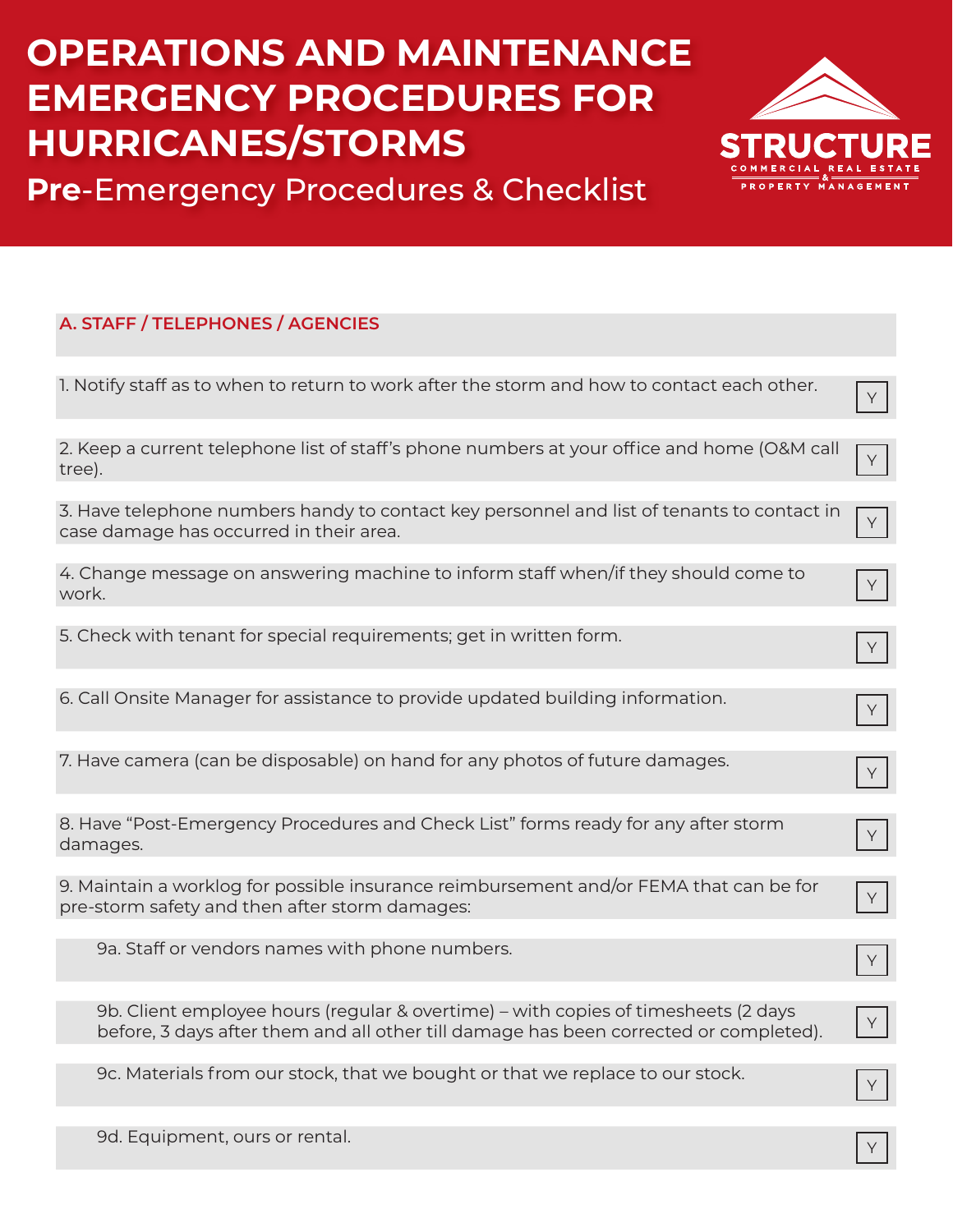



| 9e. Camera, throw-away-type with flash.                                                  |   |
|------------------------------------------------------------------------------------------|---|
| 9f. Cost for items for post storm when used to avoid damage or protect facility.         | Υ |
| 9g. Keep DAILY LOGS of time, labor, material, invoice copies for repair and replacement. | Y |
| 9h. Keep REPAIRS separated from REPLACEMENT items.                                       |   |
| 10. Maintain list of Regional or Area Contractors.                                       | Y |
| 11. Stay in communication with local and state authorities.                              | Y |
| 12. Have Emergency team ready for evals.                                                 |   |
|                                                                                          |   |
| <b>B. OUTSIDE AREAS</b>                                                                  |   |
| 1. Secure dumpster tops, especially plastic type.                                        |   |
| 2. Secure outside ashtrays/trash cans and any signs that may be loose.                   |   |
| 3. Sweep parking deck/lots and exterior areas to reduce debris that may clog drains.     |   |
| 4. Tie down any loose lumber or materials; notify any contractors to secure/remove.      |   |
| 5. Check and clean roof drains and outside scuffers.                                     |   |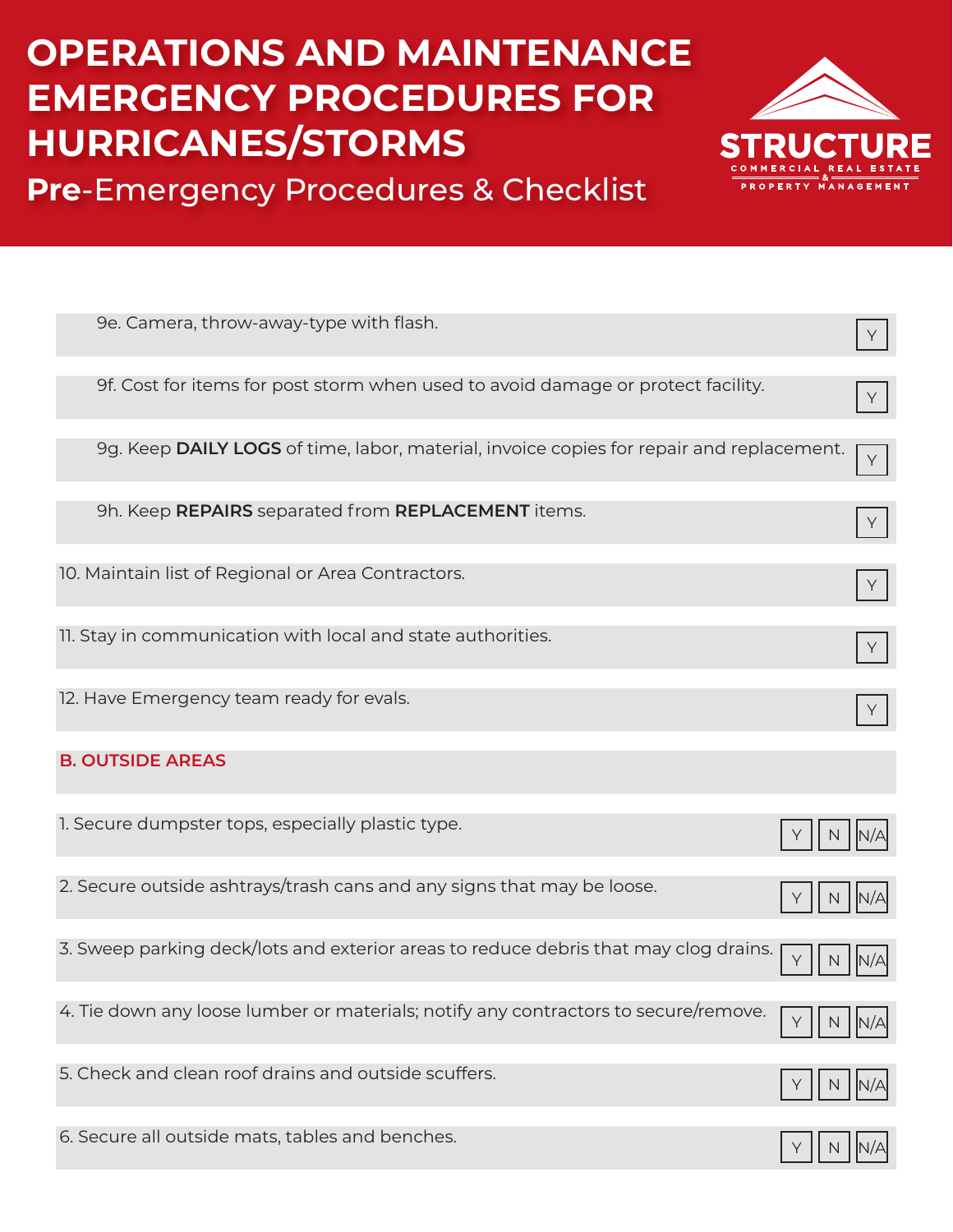

**Pre**-Emergency Procedures & Checklist

| 7. Remove all flags.                                                                                                                                                                                               |  |
|--------------------------------------------------------------------------------------------------------------------------------------------------------------------------------------------------------------------|--|
| 8. Take appropriate measures to secure cooling towers and roof equipment.<br>Tie down and check bolts in metal housing; cover turbine roof vents to prevent<br>damage and rain intrusion.                          |  |
| 9. Make sure all outside windows and doors are secured and locked. Prevent water<br>intrusion in spaces around exterior doors by covering with duct tape. Install storm<br>shutters where applicable if available. |  |
| 10. Check and test electric locks to ensure doors do not open during storm when<br>power has been de-energized.                                                                                                    |  |
| 11. Check loading docks and take appropriate measures to secure everything.                                                                                                                                        |  |
| 12. Secure all playground equipment, bicycle racks (some may not be bolted down),<br>etc.                                                                                                                          |  |
| 13. Walk around building(s) and check for potential hazards that need to be made<br>safe.                                                                                                                          |  |
| 14. Ensure exterior generators, covers, fan shrouds and the like are secured.                                                                                                                                      |  |
| 15. Lower plate windows to be protected with plywood and/or masking tape as<br>required.                                                                                                                           |  |
| 16. If water intrusion appears likely on lower floors of building, have the elevator<br>service contractor re-set the controls to "rest" cars on the upper level floors.                                           |  |
| 17. Turn off gas and domestic water to the facility (but not the fire sprinkler water<br>supply), and follow procedures for Mechanical, Electrical, and Water Systems.                                             |  |
| 18. Have "Post-Emergency Procedures and Check List" forms ready for any after.                                                                                                                                     |  |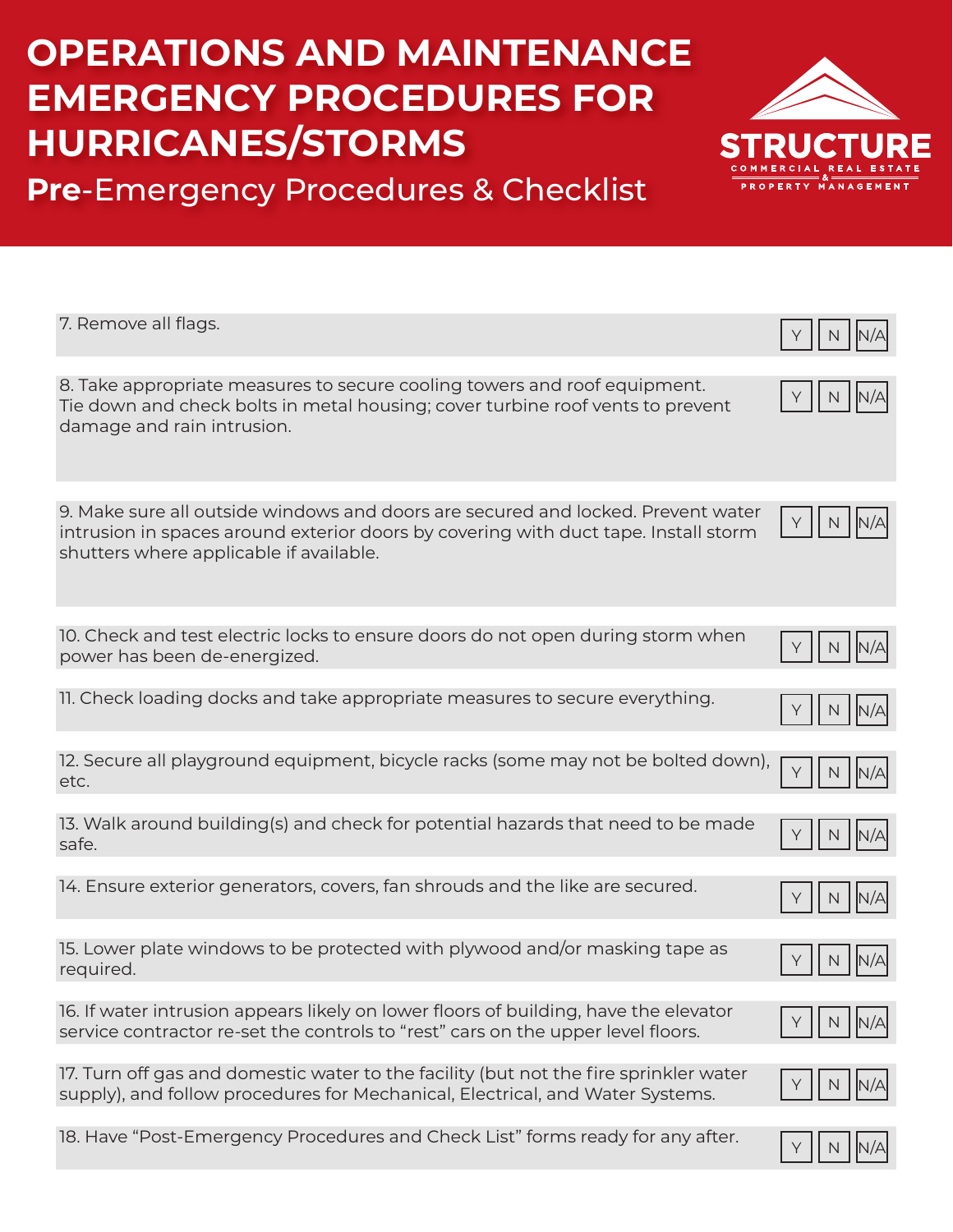

**Pre**-Emergency Procedures & Checklist

#### **C. INSIDE AREAS**

| 1. Check and replace supplies that might be needed - first aid kit, disposable<br>camera, film, masking tape, batteries, flashlights, chainsaws (test), gas, oil,<br>generator fuel, etc. |              |
|-------------------------------------------------------------------------------------------------------------------------------------------------------------------------------------------|--------------|
| 2. Locate and test all wet vacuums for proper operation and parts.                                                                                                                        | N            |
| 3. Check to see if you have tools on hand for repairs, including plywood.                                                                                                                 |              |
| 4. If water intrusion appears likely on lower floors of building, have the elevator<br>service contractor re-set the controls to "rest" cars on the upper level floors.                   |              |
| 5. If water intrusion appears likely on lower floors, have power cut to those areas.<br>(See special procedures for electrical.)                                                          |              |
| D. OTHER - List Building specifics for this facility.<br>Example: For example, secure the awnings                                                                                         |              |
| $\mathbb{I}.$                                                                                                                                                                             |              |
| 2.                                                                                                                                                                                        |              |
| 3.                                                                                                                                                                                        | N            |
| 4.                                                                                                                                                                                        |              |
| 5.                                                                                                                                                                                        |              |
| 6.                                                                                                                                                                                        | Y    N   N/A |